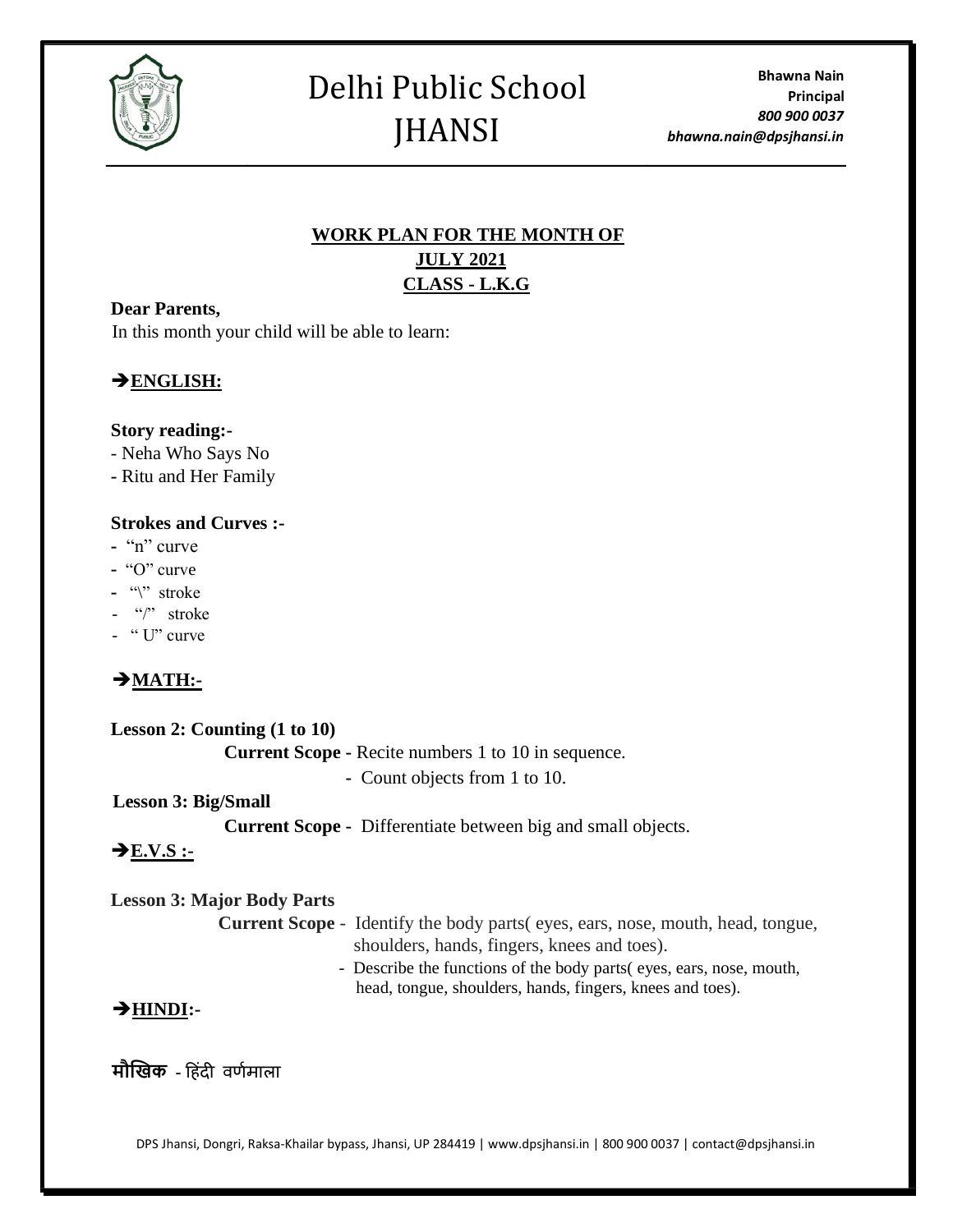

# Delhi Public School JHANSI

**Bhawna Nain Principal** *800 900 0037 bhawna.nain@dpsjhansi.in*

#### ललखित **-** ऋ**,** ए**,** ऐ**,** ओ**,** औ**,**अिं**,** अ**:** बनाना सीिें।

**English/Hindi poem for the month:-**

**English Poem**:-

#### **I Am a Little Teapot**

I am a little teapot, Short and stout, Here is my handle, Here is my spout. When I get all steamed up, Then I shout Just tip me over, And pour me out!

#### **कविता:-**

#### **तततली रानी**

तततली रानी इतने सुन्दर, पंख कहां से लाई हो। क्या तुम कोई शहजादी हो, परी लोक से आई हो। फूल तुम्हें भी अच्छे लगते हैं, फूल में भी बातें ैं। वो तुमको कैसे लगते हैं,





DPS Jhansi, Dongri, Raksa-Khailar bypass, Jhansi, UP 284419 | www.dpsjhansi.in | 800 900 0037 | contact@dpsjhansi.in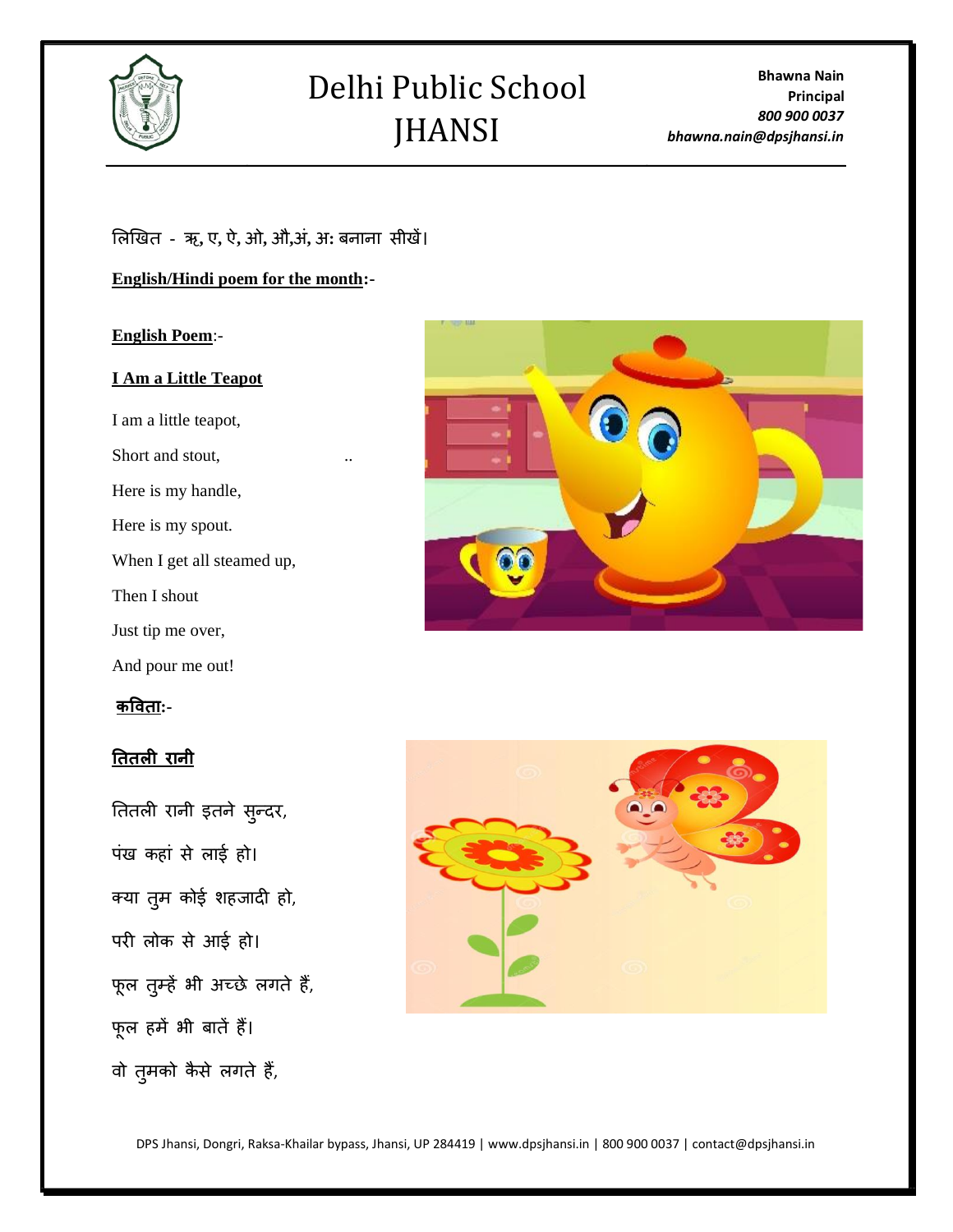

जो फूल तोड़ ले जाते ैं।

## **DOHA:**

कबीरा खडा बाजार में, माांगे सबकी खैर,

ना काहू से दोस्ती,न काहू से बैर।

अर्थ: इस संसार में आकर कबीर अपने जीवन में बस यही चाहते हैं कि सबका भला हो और संसार में यदि किसी से दोस्ती नहीं तो दुश्मनी भी न हो!

# **SHLOKA**:

# **ॐ भ ू भ भ ुिः स्िः तत्सवितभ िुरेण्यम,्**

# **भर्गो देिस्य धीमहि धधयो यो नः प्रचोदयात ्!**

अर्थ: हम सृष्टिकतो प्रकाशमान परमात्मा का ध्यान करते हैं, परमात्मा का तेज हमारी बुद्धि को सन्मागे की ओर चलने के लिए प्रेरित करें।

# **YOGA:**

- ➢ Balayam
- ➢ Meditation

## **ART & CRAFT:**

- Learning of how to draw a sun
- Learning of how to make fish with paper plates
- How to colour using colour codes

### **MUSIC AND MOVEMENT:**

- Every body loves Sheero.
- Phonic Song

Stay safe and take care!



DPS Jhansi, Dongri, Raksa-Khailar bypass, Jhansi, UP 284419 | www.dpsjhansi. | 800 900 900 0037 | contact @dps